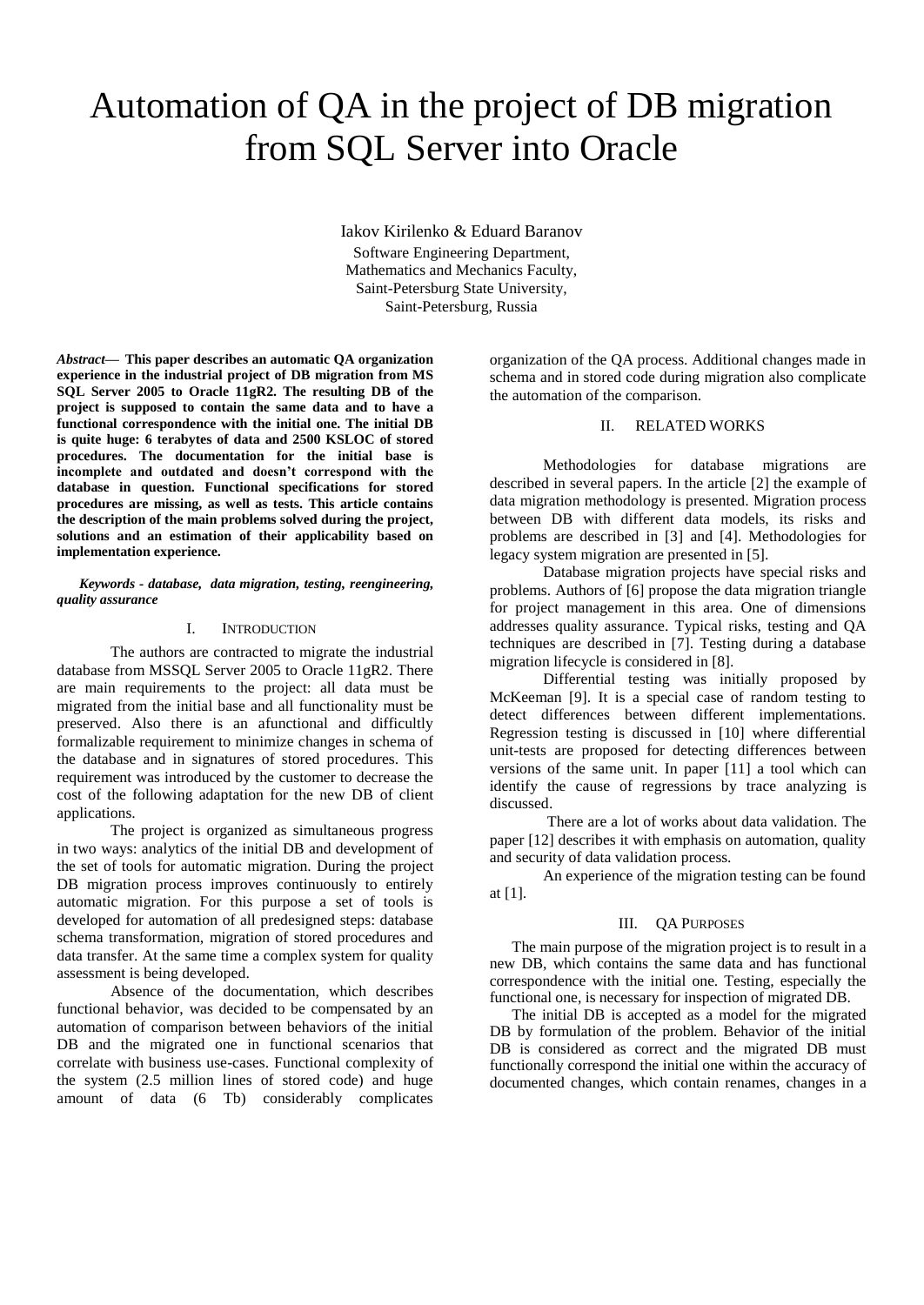database schema and consistent changes in procedures semantics.

Goals of the functional testing are:

- Verification of data migration completeness
- Functional correspondence between the initial DB and the migrated one.

Migration tool developing process also needs a control and permanent verification is needed for results of its work. So, objects for testing are:

- Code of the migration tool
- Data migration procedure
- Code for RDBMS Oracle

Functional testing must solve the following problems:

- To provide constant control for correspondence between generated code Oracle PL/SQL and projections designed in the migration tool
- To provide constant control for regression during the migration tool development
- To provide control for functional correspondence between initial (SQL Server) and migrated (Oracle) DBs
- To provide control for data migration correctness
- To provide everyday control for code migration completeness

The QA is executed in two main directions: generated code testing and the data migration process testing.

# IV. MIGRATED CODE TESTING

# *A. Testing of Migratred Code Functionality*

Functional testing process is based on a synchronous playing of prepared traces in two DBs (initial and migrated). Trace is a sequence of queries to the DB, which formalizes an interaction between the DB and client applications. The main requirement to the set of traces is sufficient functional coverage. It is a black-box technique, when only external effects are checked. They include output parameters, resultsets, changes inside DB etc.

First traces were created from testing scenarios which were given by the consumer. Traces were collected from industrial servers in order to get more precise information about functionality used in the maintenance. This helps to enlarge the trace set with more priority scenarios which cover more important functionality. Additional synthetic traces were also developed for testing of rarely used functionality.

Using only this kind of testing isn't convenient for the specific project. The whole migration process lasts several hours and it's too long to wait for results of small changes. So some kinds of errors (e.g. incorrect construction transformation) ought to be detected at earlier stages.

# *B. Early Determination of Defects*

Primary migration tool testing is based on small tests, which cover main functionality. These tests are designed for early regress determination, so among them there are examples for all code constructions. A test set is executed automatically after every commit in a version control system and allows prompt detection of an incorrect construction transformation. Analytics and developers increase number of tests during the development of the tool.

In addition, automatic loading and compilation in Oracle are executed every day on procedures translated with the most recent version of the migration tool. They allow to control a number of correctly (syntactic correctness) translated procedures, and show errors appeared in code. This basic testing is especially urgent during the active development of the migration tool.

Testing based on procedures compilation isn't enough for providing syntactic correctness of the code in the specific project. A lot of procedures which contain critically significant functionality use dynamically generated queries. Additional functionality was developed for dynamic SQL, which allows a detection of statically (without procedure execution) lines of literals, which generate incorrect dynamic query for sure.

# *C. Testing by Trace Playing*

The trace recording method is based on MS SQL Server 2005 embedded tools. Queries are captured and saved during the using of DB by customers. Traces for functional testing are recorded on the initial DB in a single-user mode. Each tester has an individual virtual machine. Virtual machine state is saved with deployed DB before trace recording. After recording traces are converted into a unified view which is based on XML. The unified view represents original structure of the initial trace. It consists of batches splitted in queries. It keeps an original text of each query, which was executed on SQL Server, and a text for Oracle. Queries for Oracle are generated automatically by the trace transformation with the rules which were used in stored procedures code transformation. For this purpose integration with trace transformer was added.

The trace playing always starts from the same saved state, determined by the saved state of the initial DB. The migrated DB is a result of migration process application to the saved state of the initial DB. So the trace playing always starts from two DBs in equivalent states. A synchronous playing is also executed in a single-user mode. It provides determined order of the stored procedures execution and a regular repeatability of the trace playing result. Distortions are observed only in results returned by disordered samplings, but the trace playing tool takes this problem into account during the result analysis.

Traces are played with a special developed utility. Result sets received on each step are being compared as difference sets A-B and B-A. If both of difference sets are empty then the result is accepted and translated code is considered to be functionally equivalent to the initial T-SQL one. Otherwise, an attempt to compare sets A-B and B-A is performed by rows and after that by columns for the error localization. Results of comparing are logged into a report. Each trace has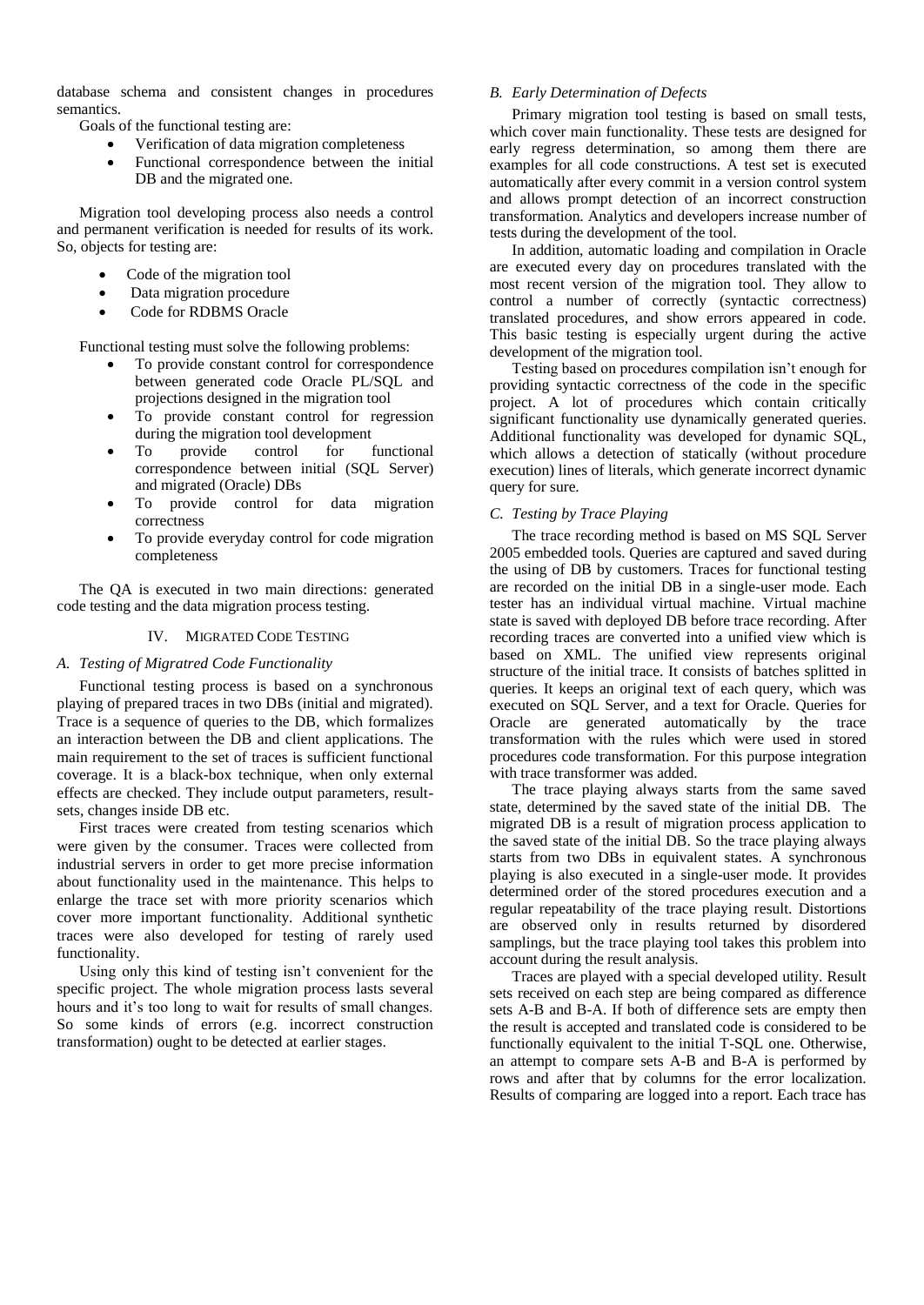its own record. Errors which were found during the code execution are reported too.

For the QA improvement another monitoring was added which strengthens control on the equivalence of initial and migrated DBs. It looks for changes made during the trace playing inside DBs. For this purpose triggers on events INSERT/UPDATE/DELETE were added for every table in initial and migrated DBs. Triggers write down information about all changes made during the trace playing into a special audit table.

For each section of the trace triggers write down information about the fact of execution an operation on data. It contains a table name, an operation type (INSERT/UPDATE/DELETE), a number of changed values and a hash key of the value collection. This functionality is implemented in one trigger for all three operations on each table. After the trace playing values in the correspondent audit tables are compared. If any difference is found, correspondent tables are also compared. The result of using of this method shows that this testing can find differences in the number of deleted rows which can't be found by comparison of the returning record sets. Noticeable efficiency decreasing wasn't observed after the triggers addition.

# *D. Control and Providing Testing Coverage Completeness*

Testing scenarios which were used for the trace recording were given by the customer. It is supposed that they cover sufficient functionality of the system. For test coverage (completeness) quality assessment source codes of the stored procedures were automatically changed on test servers. Logging instructions were added which allow to backtrace a sequence of operators in order they were executed with an acceptable accuracy. At the beginning of each line code section a command is added which inserts information about passing through a checkpoint into a special table. During the trace playing on the test server a log table is generated. With knowledge about all checkpoints and their places it's possible to count code test coverage using this log. Synthetic tests are counted separately.

For the testing coverage control traces from industrial server are also used, and it helps to determine how the test set covers wide used functionality. But the customer gave only a few industrial traces.

The most completeness cover could be provided with traces from the industrial server, collected during a long period of time. But there are some problems with their reproduction. Firstly, traces and the DB image must be consistently depersonalized before their transfer to third persons. It makes no difficulties to implement such functionality while having such analysis level of the migration tool, but it's impossible because of the project time limit. Another problem is the recording of the reproduced traces even with solved problem of the consistent depersonalization. Values returned in samples to client applications can depend on current state of the DB, for example IDENTITY column. In certain cases results made during parallel sessions are not comparable. Possible solution of the problem is to substitute IDENTITY generation (and a column type converter) in the initial DB for more suitable

functions. But this substitution mustn't have influence on efficiency.

# V. DATA MIGRATION TESTING

A DB size is impressive, so there is no guarantee, that functional tests can find an imperfection of data loading. So the QA of data loading procedure implementation is based on return codes, logs analysis of all system utilities used in a load chain, a data integrity control embedded in the DB and an additional control of the data loading result – a validation[2].

The validation makes it possible to assure that all data reloaded successfully to the new DB after all necessary documented transformations. This DB is a key component for a valuable part of customer business, so the validation is very urgent after the DB migration of such size. The database schema contains more than 2000 tables and at almost 10000 columns, some tables contain tens of millions of records. Foreign keys as an instrument of data integrity practically aren't used.

The validation process must check not only objects content but the whole database schema verifying existence and state of objects. Full validation for checking DBs equivalence with such volume DBs needs a huge amount of resources, especially a time resource. For a regular process another method is needed. It must require much less resources but have a good result confidence.

At first, validation by row counting was used for primary testing. Measure of success was a table's row number coincidence in initial and migrated DBs. Implementation was pretty simple. It was necessary only to count a number of rows in all tables and to compare results. Script was automatically generated during the database schema and stored code transformation. One of method's advantages is its speed. It has high speed, especially on tables which have primary or unique keys. On this tables number of rows is counted by index and full scan of the table is not performed. Even such simple method revealed unsuccessfully migrated objects. But this method doesn't verify objects values and this is a big disadvantage, especially in migration which is accompanied by the data type transformation.

For the validation result reliability improvement another method was implemented. It is based on hash keys comparison. In the initial DB hash keys are calculated for all columns in every table and results are saved in a separate table. Procedure for hash keys calculating have the following requirement: values of hash keys must be independent from table strings traversal order, because the rows order in the sample can be different and ordering is a very slow operation, it can strongly reduce the speed of the validation. At the current implementation the XOR operation is used. It is commutative and it is embedded into SQL. However research is being made in order to find another function which makes more qualitative hashing but at the same time is very fast. Calculation code is implemented in T-SQL. This code and table with hash keys are being migrated with database schema and stored procedures. Migrated hash calculation procedure on migrated data must give the same